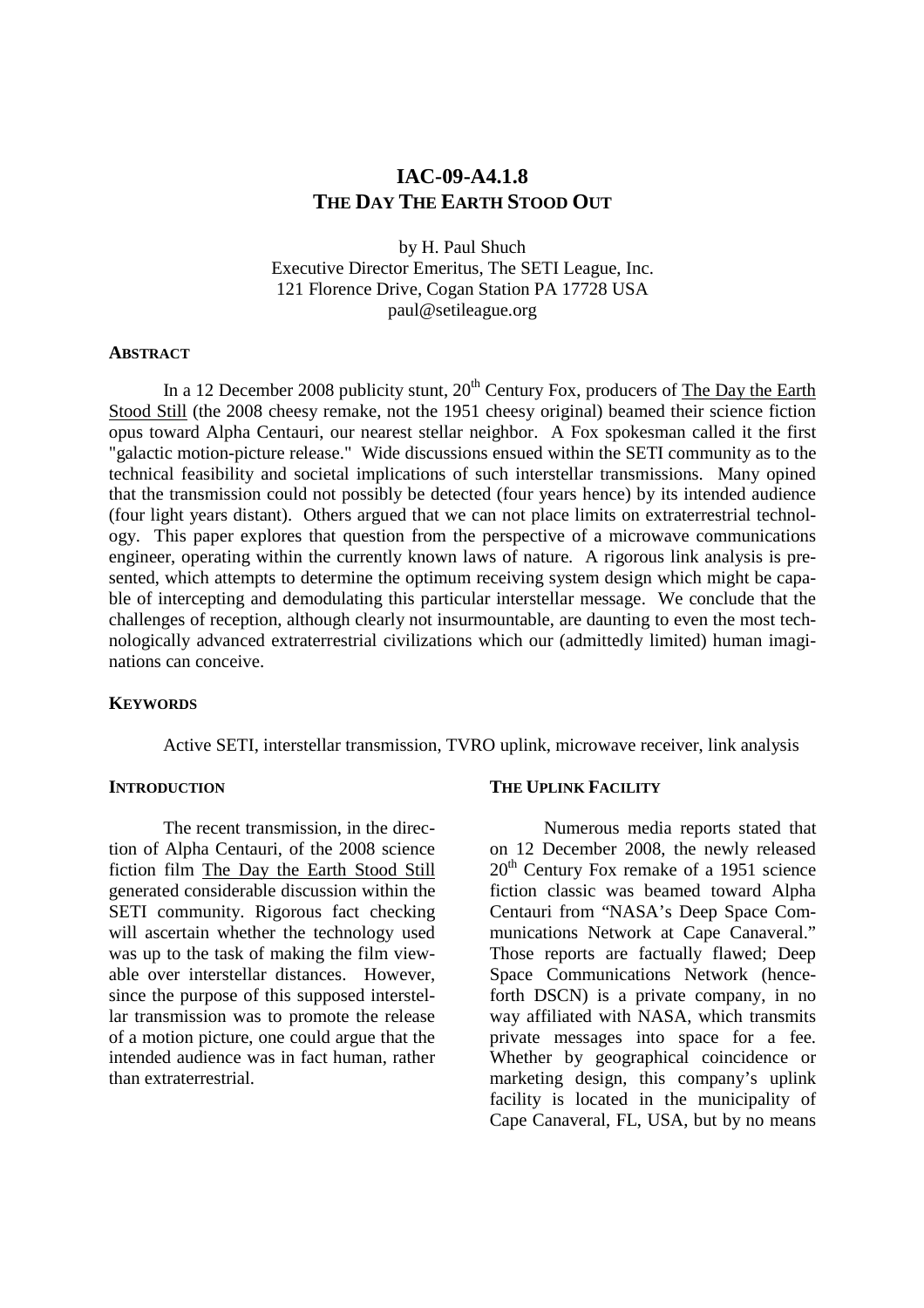is it on site at the Kennedy Space Center which shares that address. Mr. Jim Lewis, proprietor of the company in question, asserts that it was never his intention to imply otherwise, a claim which we are inclined to accept at face value.

The transmitter used by DSCN is a conventional portable C-band DOMSAT (Domestic Communications Satellite) uplink system, such as is commonly used for remote news and entertainment broadcasts via satellite. It consists of a trailer-mounted 5.5 meter diameter parabolic reflector and redundant 1 kW klystron FM video transmitters, operating in the 5925-6425 MHz TVRO uplink allocation. The transmitters are typically operated at 500 watts average power (+57 dBm), using 10.25 MHz peak deviation, 30 Hz dithering, and a highest modulating frequency of 6.8 MHz, that being the highest available audio subcarrier frequency. These specifications yield a 99% power bandwidth on the order of:

 $2\Delta f + 2f_m = 34 \text{ MHz}$ 

which is wholly compatible with a full 40 MHz DOMSAT transponder, allowing a reasonable guardband for non-significant sidebands.

 Note that, DOMSAT video being frequency modulated, the signal's energy components are spread out as sidebands across this entire 34 MHz of spectrum. Thus, to recover and demodulate the transmission, a suitable receiver must be designed with a 34 MHz intermediate frequency (IF) bandwidth.

 According to the aforementioned Mr. Lewis, the relevant transmission was made on the frequency band for DOMSAT transponder #1, at the low end of the uplink spectrum; i.e, from 5925 to 5965 MHz. At the center of this channel's passband, transmit wavelength is found as:

$$
\lambda = c/v
$$
  
= (3 x 10<sup>8</sup> m/s)/(5945 x 10<sup>6</sup> Hz)  
= 5.0 cm

At that wavelength, the manufacturer's stated gain of the 5.5 meter offset-fed parabolic reflector is +48 dBi, suggesting a commercial-standard 55% illumination efficiency. (The gain of this antenna could be improved by nearly 2 dB through the use of a more highly optimized feed geometry, but that is a subject for another occasion.) The computed antenna half-power beamwidth is on the order of:

 $\theta = \lambda / D = 5.0$  cm / 5.5 m = 9.4 mRad or just over half a degree. The uplink effective isotropic radiated power is:

> $EIRP = P_x + G_a$  $= (+57 \text{ dBm}) + (+48 \text{ dBi})$  $= +105$  dBm

#### **PATH ANALYSIS**

Optical parallax measurements from Earth show the approximate distance to the Alpha Centauri system to be on the order of 1.3 pc, or 4.0 x  $10^{16}$  m. Free space isotropic path loss for transverse electromagnetic radiation is found as:

$$
\alpha_{FS} = 10 \times \log_{10} (4\pi D/\lambda)^2
$$
  
= 10 x log<sub>10</sub> (4\pi x 5x10<sup>16</sup> m/5 cm)<sup>2</sup>  
= 380 dB

Given the EIRP and free space path loss computed above, one can determine the isotropic power incident upon an assumed planetary body in the Alpha Centauri system as:

$$
P_{inc} = EIRP - α_{FS}
$$
  
= (+105 dBm) – (380 dB)  
= -275 dBm

Thus, to recover the transmission, any receiving system at Alpha Centauri must have a detection threshold (receiver sensitivity) at or below this level.

#### **NOISE ANALYSIS**

In order to be detected and demodulated, a signal in any communications system needs to overcome the omnipresent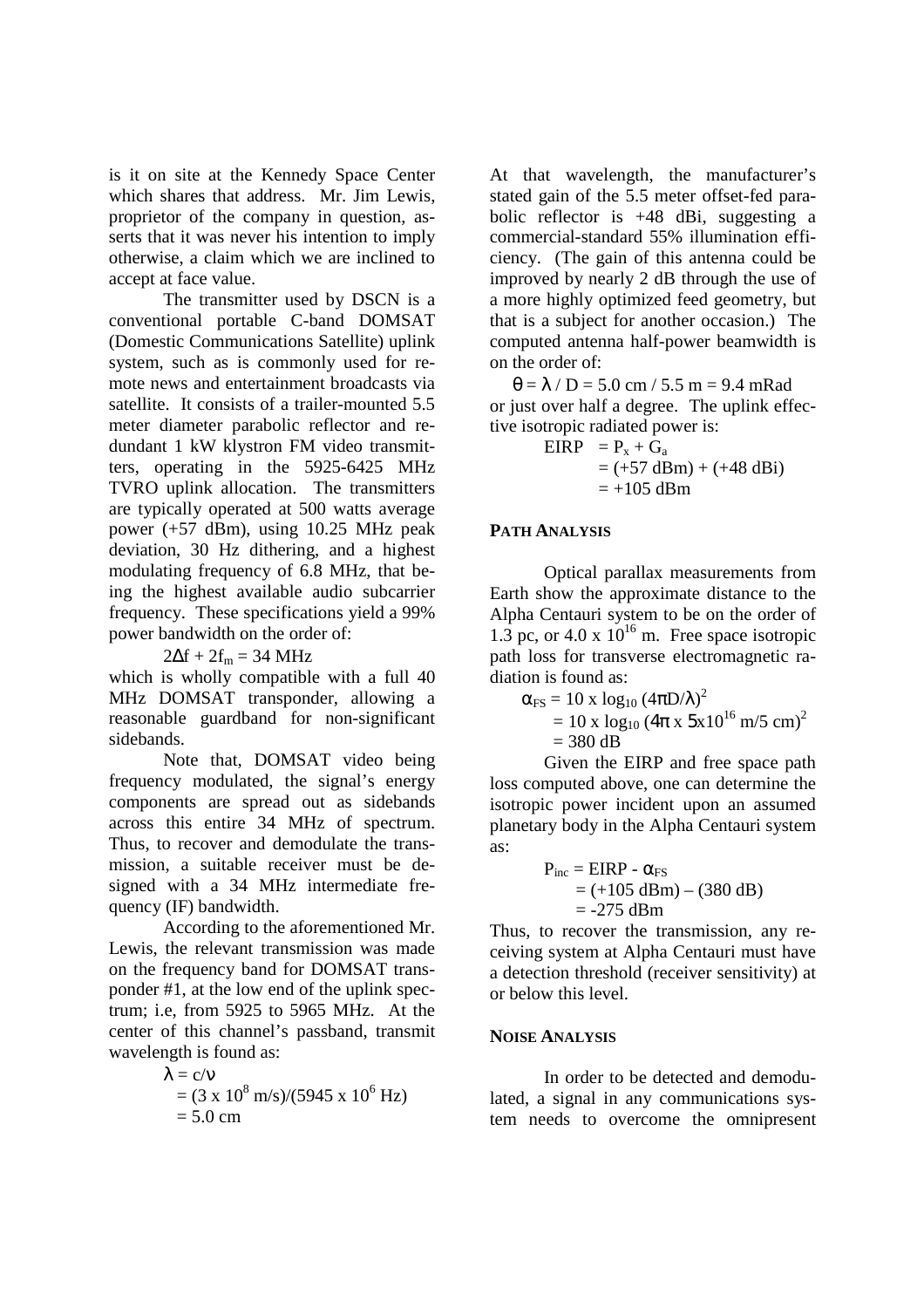thermal background noise. This noise power can be quantified as:

 $P_n = kTB$ 

Where k is Boltzmann's Constant =  $1.38 \text{ x}$  $10^{-23}$  J/K, T is the system thermal temperature in Kelvins, and B is the receiver's bandwidth, in Hz. For a DOMSAT video channel, we have already shown the required detector bandwidth to be on the order of 34 MHz. Let us optimistically assume a theoretically perfect receiver at Alpha Centauri, whose noise threshold is limited only by the 2.7 Kelvin cosmic background radiation. Noise power now becomes:

$$
\mathbf{P}_n = k \mathbf{T} \mathbf{B}
$$

$$
= (1.38 \times 10^{-23} \text{ J/K})(2.7 \text{K})(3.4 \times 10^7 \text{ Hz})
$$

$$
= 1.27 \times 10^{-15} \text{ J/s}
$$

 $= 1.27 \times 10^{-12} \text{ mW} = -119 \text{ dBm}$ 

It can be seen from the above that the isotropic signal incident upon Alpha Centauri is weaker than the minimum cosmic thermal background by a factor of:

$$
P_n - P_{inc}
$$
  
= (-119 dBm) - (-275 dBm)  
= 156 dB

So, the challenge for the Centaurans becomes one of pulling a viewable TV signal out from beneath 156 dB of excess noise.

## **RECEIVE ANTENNA**

It is axiomatic in telecommunications and radio astronomy alike that there is no substitute for capture area. The previously cited signal to noise deficit assumes an isotropic receive antenna. By creating a directive antenna, one can minimize the isotropic thermal noise intercepted, by the ratio of the antenna gain relative to isotropic. Thus, a big dish is in order.

It would appear at first glance that a receive antenna with a gain of +156 dBi would raise the signal to noise ratio to within detection threshold. In fact, the picture is a little more bleak than that, because demodulation of FM video requires a signal

to noise ratio (SNR) somewhat greater than unity. Let us assume that a 10 dB signal margin is required for sparkly-free video reception. This is a level typical of the best phase locked loop detectors available on Earth, and we have no reason to suspect that the Centurans have significantly better detectors for monitoring Earth's TVRO uplinks. Thus, an antenna gain of +166 dBi will prove adequate for reception of this particular transmission, with modest fade margin and detector threshold.

Is an antenna with  $+166$  dBi of gain feasible? Consider that the Arecibo Observatory, Earth's largest radio telescope, has a theoretical gain at the frequency of interest of a mere +74.8 dBi. Although nothing even approaching the required level of performance has ever been achieved on Earth, let us not limit ETI's technological prowess. The laws of physics suggest that, if you build an antenna big enough, any gain figure is achievable.

OK, so how big is "big enough"? The gain of a parabolic reflector antenna, in deciBels relative to isotropic, is found from:

# $G_a = 10 \log_{10} \eta (\pi D/\lambda)^2$

where η represents illumination efficiency factor (on a scale of 0 to 1), D is the antenna diameter, and  $\lambda$  is wavelength in like units. Giving ETI the benefit of the doubt, let's say their engineers can illuminate a big dish to 100% efficiency. Now, solving for D, an antenna with +166 dBi of gain, at an operating wavelength of 5 cm, needs to be a mere 3200 kilometers in diameter! All these computations are summarized in Table 1.

## **THEIR AIMING PROBLEM**

Although we cannot rule out the possibility of advanced extraterrestrial beings engineering antennas (or arrays of antennas) of continental scale, there still remains the problem of pointing those immense antennas in our direction. Recall that the beamwidth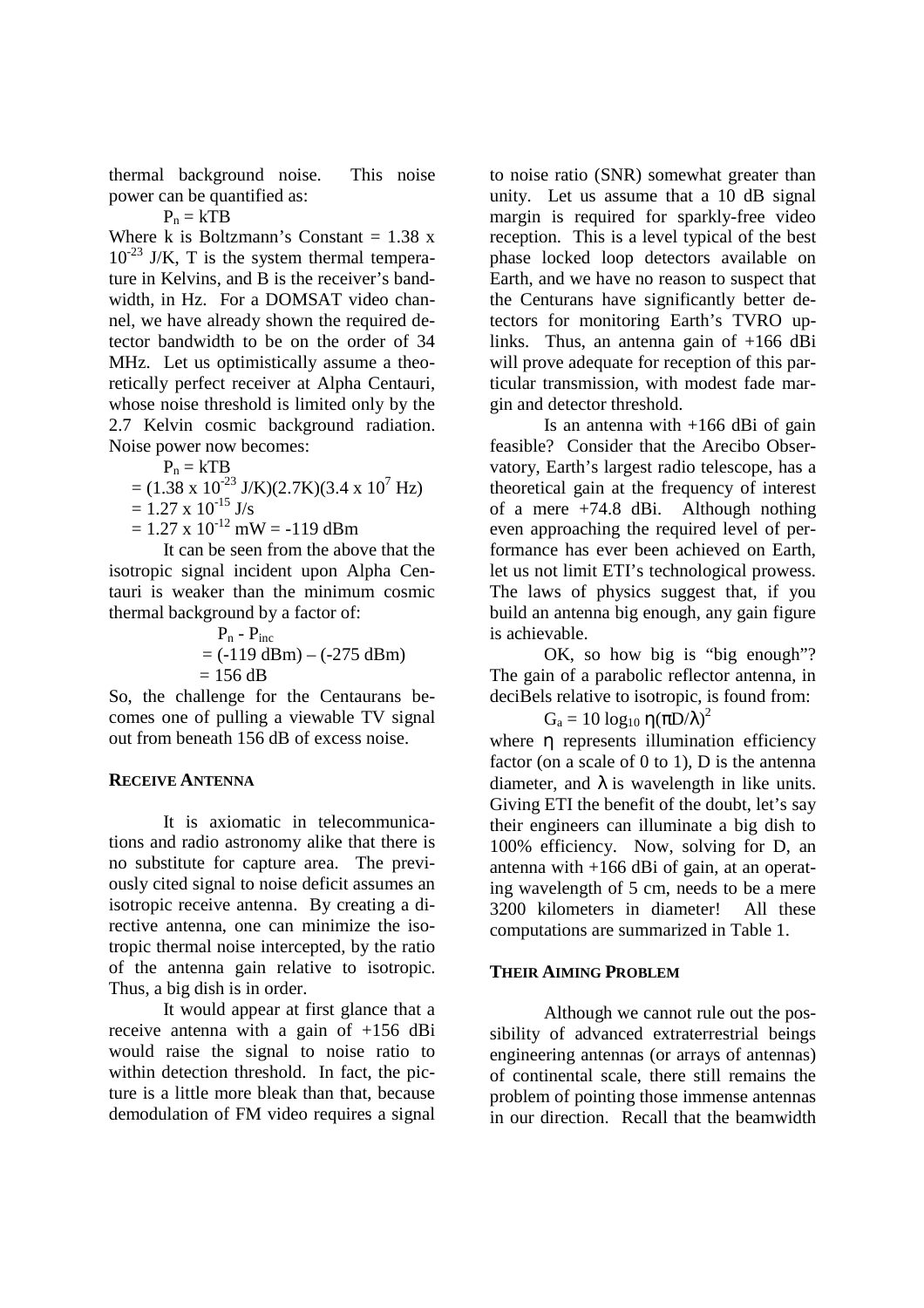of a parabolic antenna can be estimated from its diameter and operating wavelength. For the Centauran antenna, that half-power beamwidth is on the order of:

 $\theta = \lambda / D$  $= 5.0 \times 10^{-2}$  m / 3.2 x 10<sup>6</sup> m  $= 16$  nRad

which is on the order of a *millionth* of a degree. One shudders to think how any civilization, no matter how advanced, could aim a whole continent to that level of accuracy, much less track a moving target, from a moving object, for the length of a two-hour movie. But, more significantly, one must ask: why bother?

## *OUR* **AIMING PROBLEM**

One would think that, by comparison to the Centaurans' challenge of aiming an antenna of continental size, our problem on Earth, pointing a tiny 5.5 meter antenna, would be trivial. Not so. Because, although our antenna's half-power beamwidth is a respectable half a degree, we are dealing with an n-body Newtonian motion problem, over interstellar distances.

Consider first that we are aiming our antenna from the surface of a planet that is both spinning on its axis and orbiting its star. That star is, in turn, revolving around the center of the Milky Way galaxy, as is the Alpha Centauri system. Our movie-going audience is ostensibly situated on the surface of a planet somewhere in that triple-star system. Unless it is tidally locked (not a happy circumstance for the emergence of life), that planet is doubtless rotating on its axis, and negotiating a complex orbital dance with respect to its *three* suns. Our own motion is known, or can at least be computed. Having not yet even detected our target planet, we can only guess as to its complex path over time.

And "over time" is our key here. Remember that, when we look at Alpha Centauri in the Southern sky, we are seeing not where it *is*, but rather where it *was* some 4 1/4 years ago. So, when we transmit toward Alpha Centauri, our antenna must aim, and track, not where it *was* 4 1/4 years ago, or even where it *is* today, but rather where it *will be* 4 1/4 years hence.

True, our half-degree transmit beamwidth gives us some leeway. As our beam spreads out conically in interstellar space, there is a chance that we might get lucky, and that part of our electromagnetic wave may indeed wash up on friendly shores. Then again, maybe not. It's not an easy matter for me, or DSCN, to calculate.

### **RECEPTION VS. DETECTION**

The foregoing calculations might well cast a pall over the whole SETI enterprise. How can we expect, one might wonder, to intercept incidental radiation from a distant civilization, when our own broadcasts are most likely not detectable at even the nearest star, save through superhuman efforts and incredible antenna engineering?

The encouraging answer is the SETI science seeks not to watch movies (or, in fact, to demodulate intelligence of any kind) so much as to identify signals of clearly intelligent extraterrestrial origin, providing existence proof of our cosmic companions. Let's think about how the Day the Earth Stood Still uplink might have provided existence proof to our cosmic companions, over far greater distances than Alpha Centauri.

First, and most obviously, while demodulating viewable FM video requires a reputed positive signal to noise ratio on the order of 10 dB, we can detect the presence of an artificial signal at unity SNR, or even less. Thus, dispensing with that assumed 10 dB detector threshold allows us to decrease our receive antenna size by a factor of three, or alternatively, to increase our detection range for the originally computed antenna,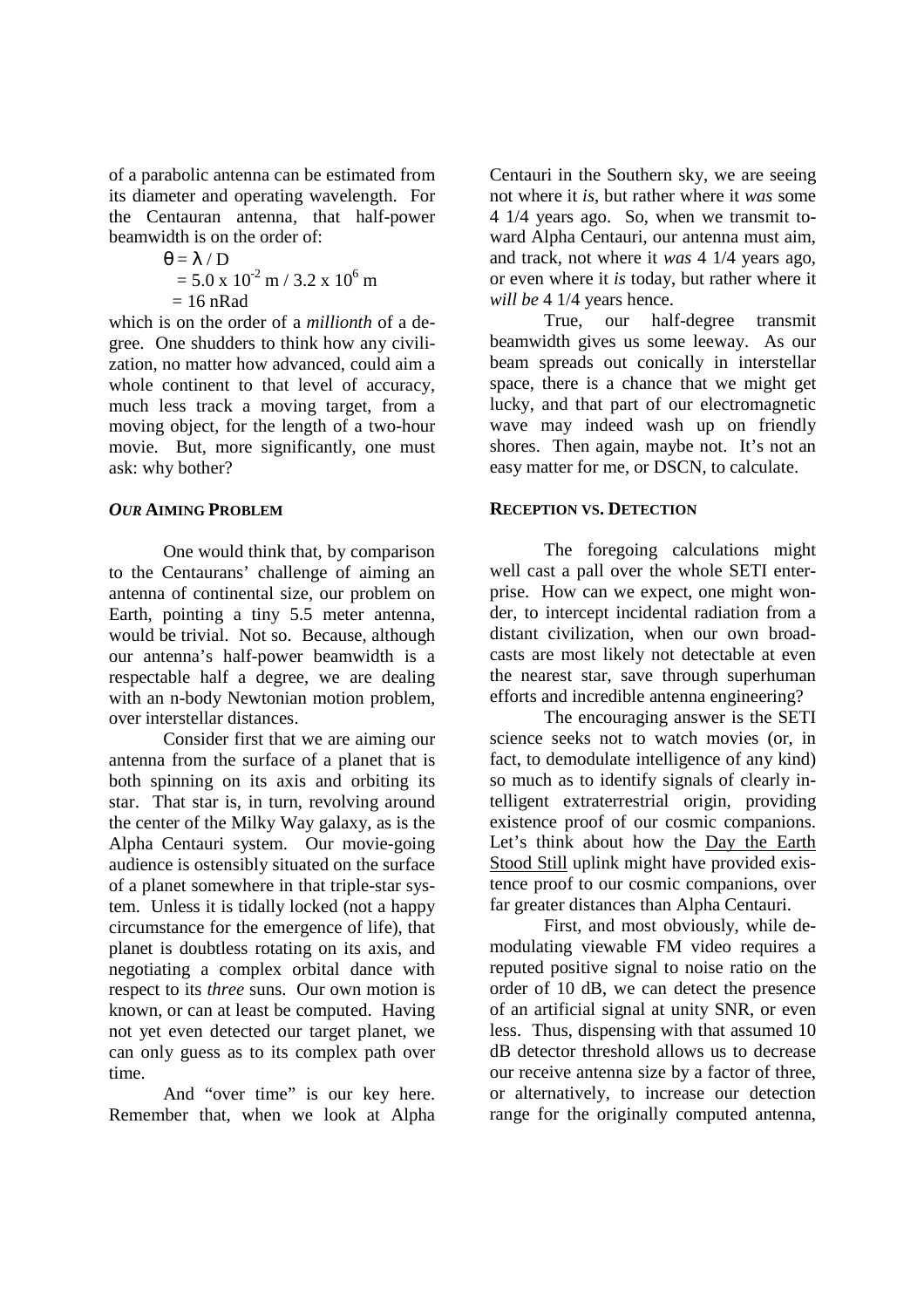also by a factor of three. But, it gets even better.

Significant increases in detectability are achieved in SETI receivers by integrating a received signal over time. The longer the time averaging, the more a signal rises out of the noise. Of course, modulation (that is, information content) is lost in the process, but if we are seeking existence proof rather than video entertainment, this is hardly a factor. In the present example, by integrating our received signal for a mere three seconds, we add an additional 40 dB to our SNR. This would allow us to increase distance by a factor of 100, or decrease receive antenna size by a factor of 100, or some combination of the two.

Finally, although a 40 MHz channel allocation (34 MHz receiver bandwidth) is typical for analog satellite TV, there are many modulation modes which concentrate considerable power into a far narrower bandwidth. Since narrowing receiver bandwidth improves SNR, we might expect to detect these narrower signals over far greater distances, or with significantly smaller antennas. Were our 500 watt carrier, for example, contained within a 10 Hz bandwidth, it could easily be detected over interstellar distances by an Arecibo, within about 100 seconds of integration time.

## **DSCN RECEPTION RANGE**

In view of the above, one wonders over what distance video programming from the DSCN *can* realistically be received, given Earth-level technology. It turns out that an Arecibo could recover clear video from this particular uplink, out to a range of about 3 billion km. That figure represents the approximate distance between the Sun and Uranus at aphelion. Thus, an Arecibo Observatory on Uranus could, if properly aimed, readily be used to monitor Earth's satellite TV uplinks.

Bear in mind that the uplink facility used at DSCN was initially intended to relay FM video via a communications satellite parked in the Clarke orbital belt, a mere 36,000 km from Earth. This is a facility designed for relatively local communications. That it appears marginally capable of interplanetary video relay is encouraging. It should not disappoint that its utility over interstellar distances seems somewhat suspect.

## **CONCLUSION**

This paper concentrates on the medium, not the message. Although he is decidedly *not* a film critic, the author cannot resist the temptation to comment briefly on the motion picture itself. One wonders why an advanced extraterrestrial would travel all the way to Earth with a message of warning, and then fail to meet with a single scientist, diplomat, or head of state. Had Klaatu, as portrayed by Keanu Reeves, ever bothered to watch any terrestrial television (which question is, in fact, the very focus of this paper), he would surely have learned how to say "take me to your leader." Instead, all he seems to be able to say is "Klaatu Barada Nikto."

The task of viewing The Day the Earth Stood Still, at Alpha Centauri, though not inconsistent with the laws of physics, is nonetheless daunting beyond belief.